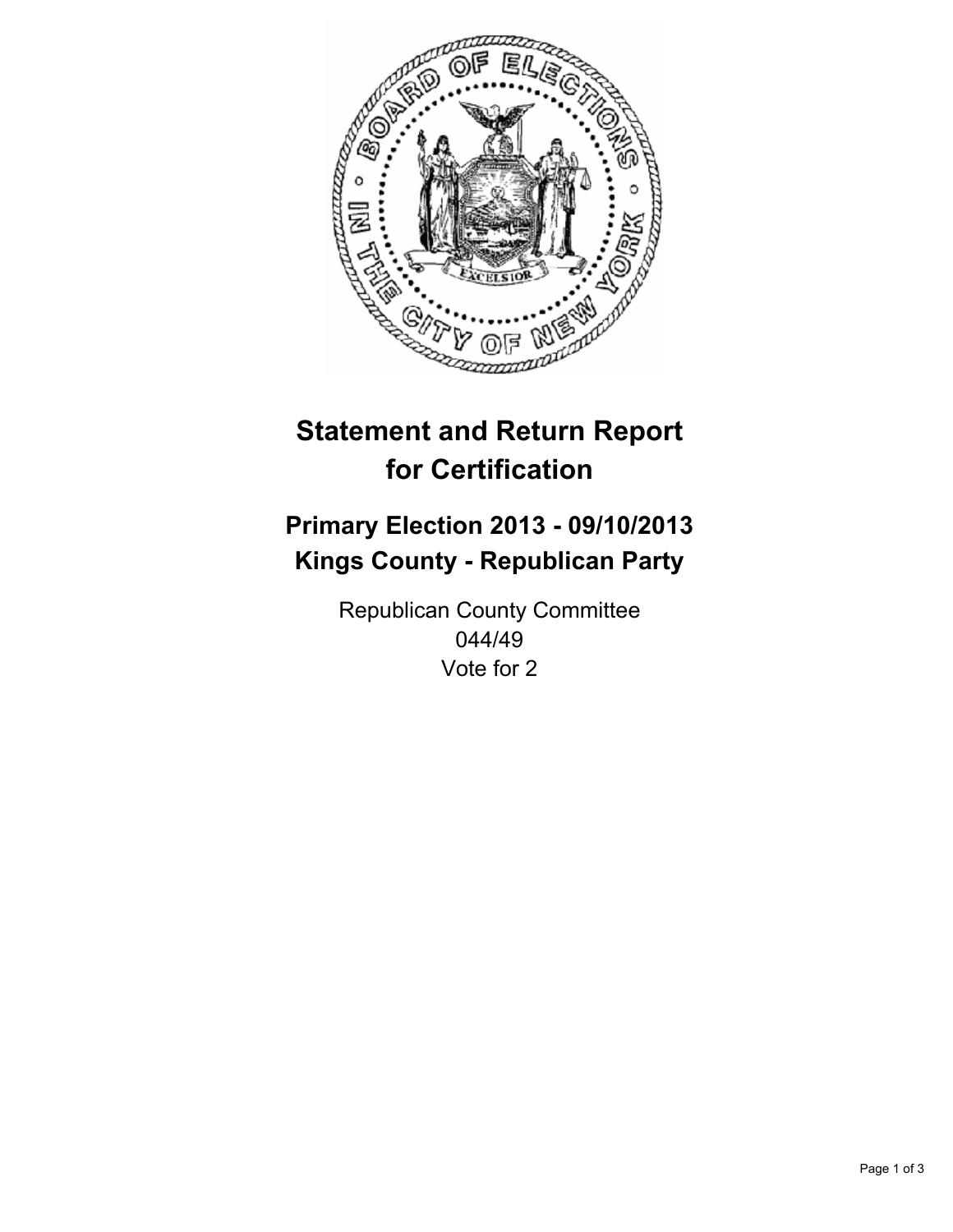

## **Assembly District 49**

| <b>Total Votes</b>       | 5        |
|--------------------------|----------|
| <b>JOSEPH A .GANCILA</b> |          |
| MICHAEL J. ROBINSON      | 3        |
| VINCENT A. BOCCHINO      | O        |
| <b>MARY BOCCHINO</b>     |          |
| <b>AFFIDAVIT</b>         | $\Omega$ |
| SPECIAL PRESIDENTIAL     | 0        |
| <b>FEDERAL</b>           | 0        |
| ABSENTEE/MILITARY        | 3        |
| <b>EMERGENCY</b>         | 0        |